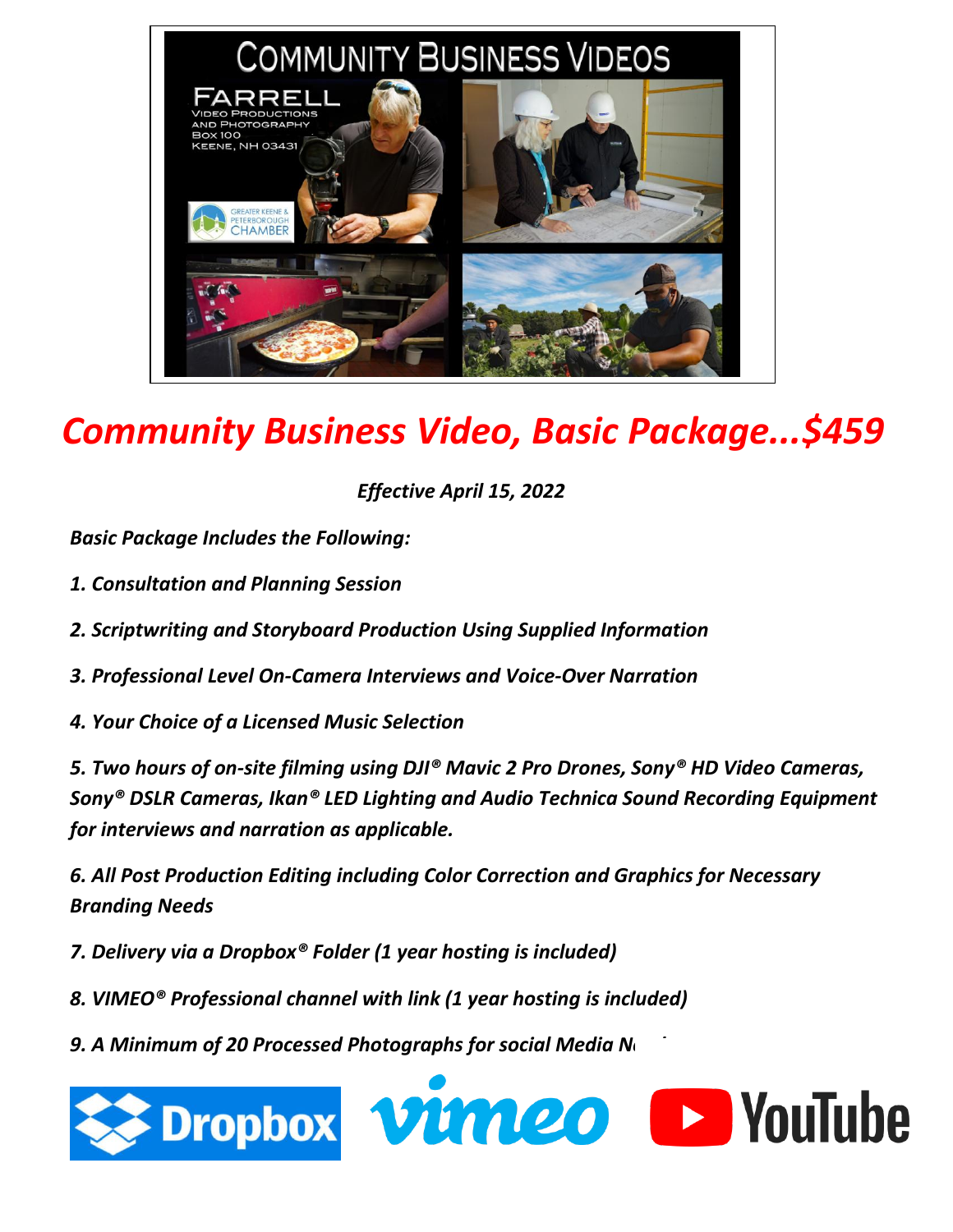## *Customized Video Productions Beyond the Basic Package*

**A price for a customized combination beyond the scope of the Basic Community Business Video packages can be negotiated.**

## *Additional Products and Services*

- **For any additional mileage beyond 100 round trip miles from Keene, NH, my fee is \$0.45 per mile.**
- **Flash Drive(s) with your media...\$15.00 each**
- **DVDs can be made as menu driven or continuous running videos for trade shows etc...\$25.00 for the master disc**
- **For other additional filming and editing, my fee is \$75.00 per hour**

**Payment may be made by check or any the following methods:**



**Note: I will not submit an invoice until the project has been approved, submitted and is successfully being used for your promotional needs. Please visit my websites to review samples of my work.**

**Best,**

**William Landon Farrell Farrell Video Productions and Photography PO Box 100 Keene, NH 03431 (603) 252-5904 bill@farrellvideoproductions.com [http://www.farrellvideoproductions.com](http://www.farrellvideoproductions.com/)**



*William Landon Farrell (Remote Pilot Certificate # 4214233, issued December 2018) is an FAA licensed commercial drone operator, videographer, photographer, editor, writer, narrator and producer. My practice includes producing Webbased Promotions, Broadcast Quality TV Commercials, Documentaries and Real Estate Photography and Videos.*





**DJI Photo Academy Graduate, June 2019**